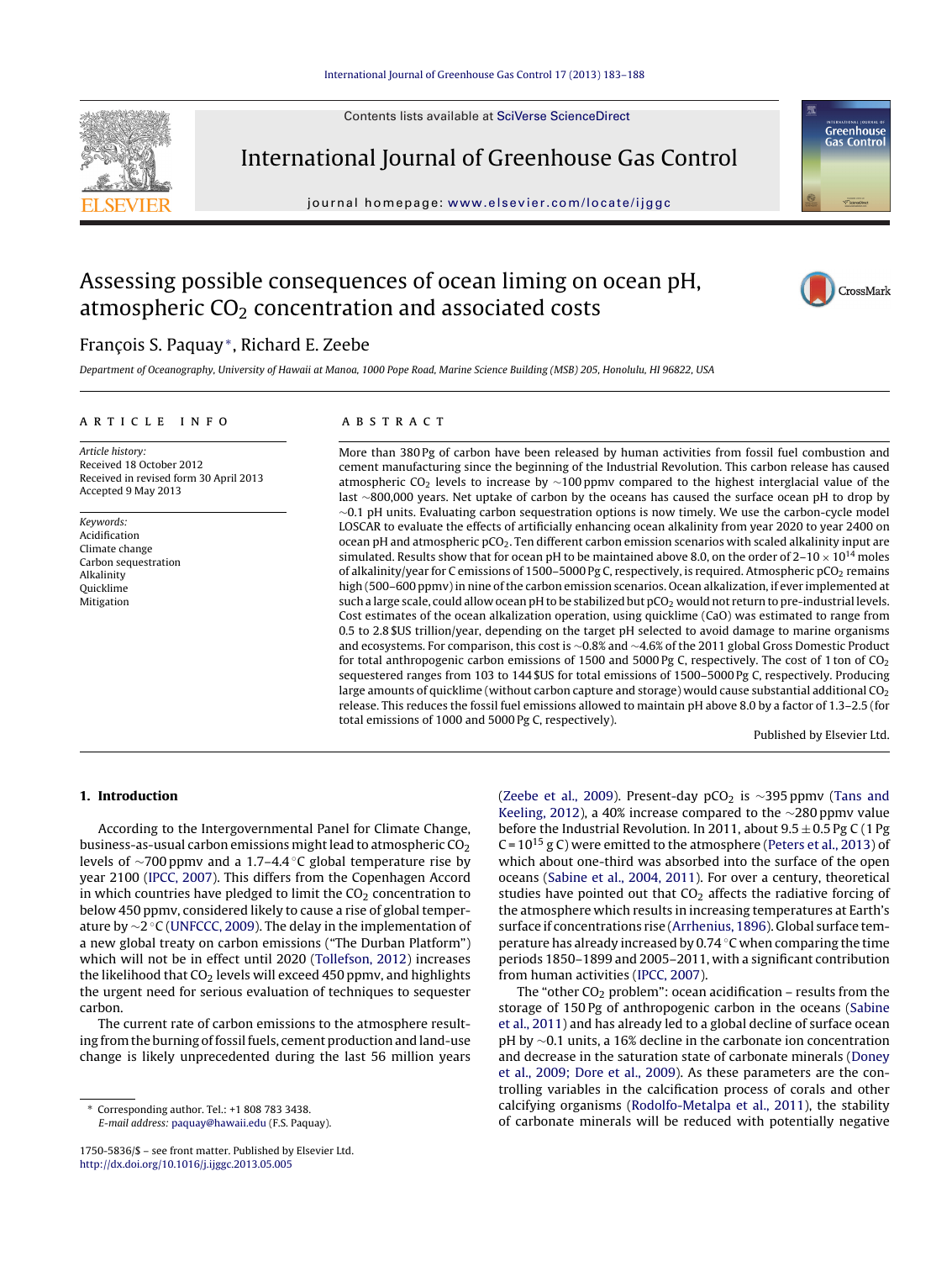effects on marine life. Immediate effects from surface waters undersaturated with respect to aragonite may already occur within the next decade in the Arctic Ocean ([Orr](#page-5-0) et [al.,](#page-5-0) [2005\)](#page-5-0) and by 2050 in the Southern Ocean, if not already seasonally important [\(Yamamoto-](#page-5-0)Kawai et [al.,](#page-5-0) [2009;](#page-5-0) [Byrne](#page-5-0) et [al.,](#page-5-0) [2010;](#page-5-0) [Mathis](#page-5-0) et [al.,](#page-5-0) [2011\).](#page-5-0)

As there is no indication that  $CO<sub>2</sub>$  emissions will slow down anytime soon, evaluating the full range of carbon sequestration options is increasingly urgent.Various methods to capture and/or sequester  $CO<sub>2</sub>$  have been proposed. They include capture of  $CO<sub>2</sub>$  from the air on solvents [\(Lackner,](#page-5-0) [2003;](#page-5-0) [Lackner](#page-5-0) et [al.,](#page-5-0) [2012;](#page-5-0) [House](#page-5-0) et [al.,](#page-5-0) [2011\),](#page-5-0) direct disposal into underground geological reservoirs ([House](#page-5-0) et [al.,](#page-5-0) [2006;Kelemen](#page-5-0) et [al.,](#page-5-0) [2011\),](#page-5-0) deep sea disposal([Ridgwell](#page-5-0) et [al.,](#page-5-0) [2011\)](#page-5-0) and more options ([IPCC,](#page-5-0) [2005;](#page-5-0) [Shepherd](#page-5-0) et [al.,](#page-5-0) [2009\).](#page-5-0) Increasing ocean alkalinity (addition of soluble minerals to the surface oceans) or reacting  $CO_2$ -rich flue gas from fossil-fuel power plants with seawater and alkaline rocks has also been suggested [\(Kheshgi,](#page-5-0) [1995;](#page-5-0) [Rau](#page-5-0) [and](#page-5-0) [Caldeira,](#page-5-0) [1999;](#page-5-0) [Rau](#page-5-0) et [al.,](#page-5-0) [2007;](#page-5-0) [Köhler](#page-5-0) et [al.,](#page-5-0) [2010,](#page-5-0) [2013;](#page-5-0) [Renforth](#page-5-0) [and](#page-5-0) [Kruger,](#page-5-0) [2013\).](#page-5-0) In theory, increasing the ocean's alkalinity inventory should allow more anthropogenic carbon to be absorbed by the ocean while at the same time buffering the acidifying effect of  $CO<sub>2</sub>$  on ocean chemistry. Enhancing ocean  $CO<sub>2</sub>$  uptake would also reduce the rise in global temperature.

The objective of the present study is to investigate open ocean alkalization as a mean to sequester anthropogenic carbon and mitigate the decrease in surface ocean pH. The results of this study quantify the required increase in ocean alkalinity in order to decrease atmospheric  $pCO<sub>2</sub>$  and to maintain ocean pH at a specified value. To determine these two parameters, we use the carbon cycle model LOSCAR ([Zeebe,](#page-5-0) [2012\)](#page-5-0) (Section 2.1).

We also estimate the approximate amount of quicklime (CaO) and the cost of one ton of  $CO<sub>2</sub>$  sequestered using quicklime as the source of alkalinity (Sections [2.2](#page-2-0) [and](#page-2-0) [2.3\).](#page-2-0) Finally, we calculate the allowed carbon emissions to maintain a specific pH level of 8.0, accounting for additional  $CO<sub>2</sub>$  from increased quicklime production (Section [2.4\).](#page-4-0)

#### **2. Methods**

#### 2.1. Determining the amount of alkalinity

We employ the Long-term Ocean-atmosphere-Sediment Carbon cycle Reservoir Model (LOSCAR) ([Zeebe,](#page-5-0) [2012\)](#page-5-0) to investigate the effects of increasing ocean alkalinity ("ocean alkalization") on ocean pH and atmospheric  $pCO<sub>2</sub>$ . The model has been previously applied to the problem of ocean acidification and climate change in the future and during the Paleocene-Eocene Thermal Maximum ([Zeebe](#page-5-0) et [al.,](#page-5-0) [2008,](#page-5-0) [2009;](#page-5-0) [Komar](#page-5-0) [and](#page-5-0) [Zeebe,](#page-5-0) [2011\).](#page-5-0) The model is divided into ten oceanic boxes. It includes surface, intermediate and deep water of the Atlantic, Indian, Pacific Oceans, and a high-latitude box. It also includes a sediment module and the carbonate and silicate weathering feedbacks. The full model structure is described in [Zeebe](#page-5-0) [\(2012\).](#page-5-0)

We manipulated the alkalinity in the upper 100 m of the water column in the Atlantic, Indian and Pacific Oceans. In each simulation, alkalinity was added proportionally to carbon emissions. We chose to use ten carbon emissions scenarios, which have previously shown their impact on surface ocean pH ([Zeebe](#page-5-0) et [al.,](#page-5-0) [2008\).](#page-5-0) This previous study has also shown how the decline in ocean pH is sensitive to the carbon release time ([Zeebe](#page-5-0) et [al.,](#page-5-0) [2008\).](#page-5-0) In the present study, we use a carbon release time of 500 years for all emissions scenarios. The scenarios are based on (1) historic emissions data [\(Marland](#page-5-0) et [al.,](#page-5-0) [2008\)](#page-5-0) and (2) future emissions are based on a Gaussian function ([Zeebe](#page-5-0) et [al.,](#page-5-0) [2008\)](#page-5-0) that match total emissions and release time of carbon. The start year of the carbon emissions is year 1750.



**Fig. 1.** Comparison of the variations of various carbonate chemistry parameters during addition of alkalinity (blue lines, scaled to carbon emissions and for 380 years) and without alkalinity addition (red lines) in carbon emissions scenarios of 1500 Pg C over 500 years. Letters from a to f label plots of atmospheric  $CO<sub>2</sub>$  (ppmv), pH, surface omega aragonite, surface omega calcite, carbonate ion concentration  $(\mu$ mol kg<sup>-1</sup>) and total alkalinity (mmol kg<sup>-1</sup>), respectively. (For interpretation of the references to color in this figure legend, the reader is referred to the web version of this article.)

The ten carbon emission scenarios are represented by total emissions of 600, 1000, 1500, 2000, 2500, 3000, 3500, 4000, 4500 and 5000 Pg C over the course of 500 years [\(Zeebe](#page-5-0) et [al.,](#page-5-0) [2008;](#page-5-0) [Uchikawa](#page-5-0) [and](#page-5-0) [Zeebe,](#page-5-0) [2008\).](#page-5-0) The lower C emissions scenarios imply constraints on greenhouse gas emissions. We added the alkalinity for 380 years from year 2020 until year 2400 and ran the model until year 5000 (Figs. 1 and 2).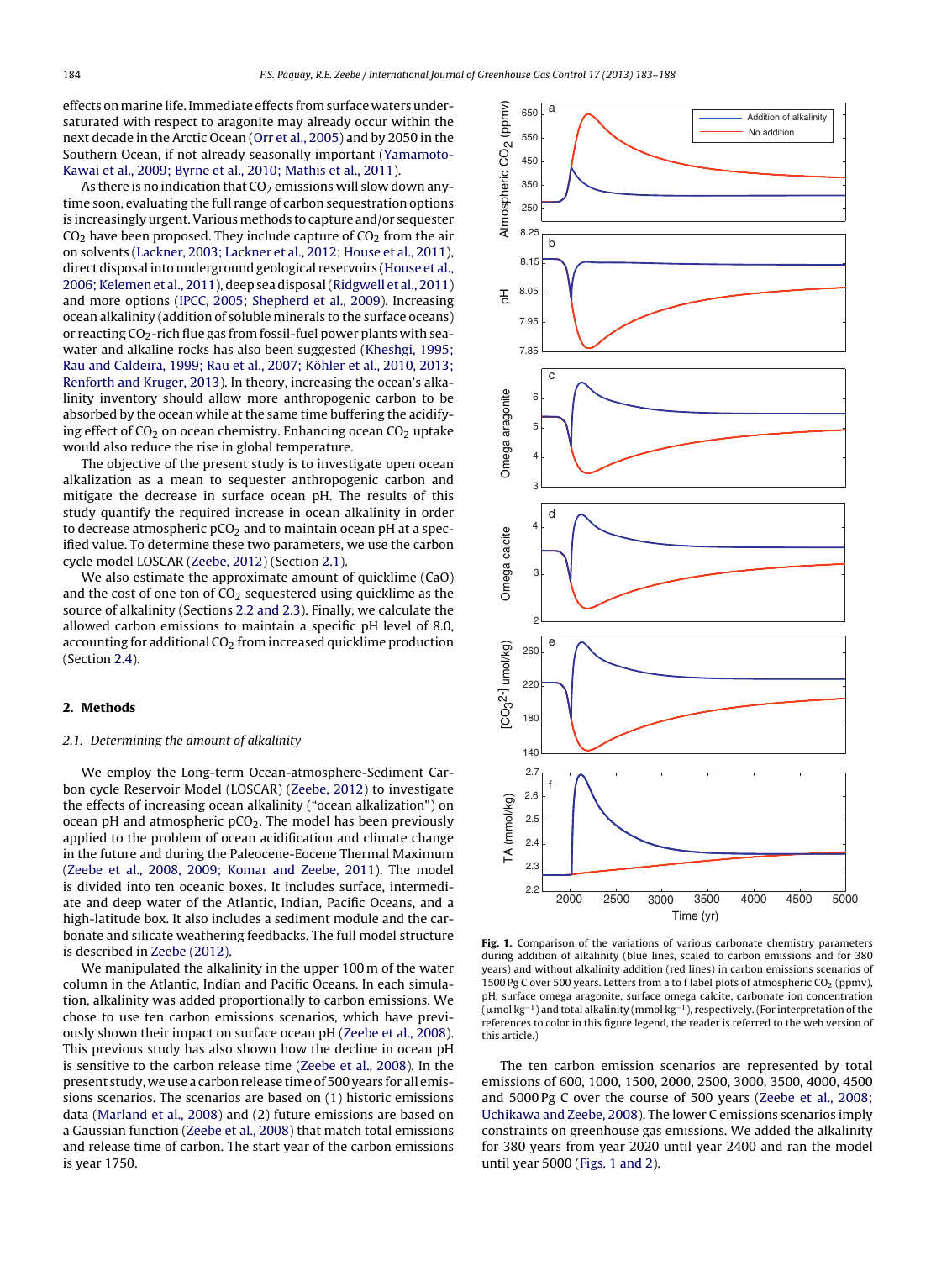<span id="page-2-0"></span>

**Fig. 2.** Comparison of the variations of various carbonate chemistry parameters during addition of alkalinity (blue lines, scaled to carbon emissions and for 380 years) and without alkalinity addition (red lines) in carbon emissions scenarios of 5000 Pg C over 500 years. This figure shows that high alkalinity inputs cause ocean  $pH(b)$  to become more alkaline than pre-industrial values. Resulting  $pCO<sub>2</sub>$  and ocean pH from this example were not used in the plot of [Fig.](#page-3-0) 3. Letters from a to f label plots of atmospheric CO<sub>2</sub> (ppmv), pH, omega aragonite, omega calcite, carbonate ion concentration ( $\mu$ mol $\text{kg}^{-1}$ ) and total alkalinity (mmol $\text{kg}^{-1}$ ), respectively. (For interpretation of the references to color in this figure legend, the reader is referred to the web version of this article.)

In the LOSCAR model, the alkalinity added was increased incrementally. The incremental factor was first determined by trial and error (the "X" factor). Then a range of values was determined so that surface pH is restored to pre-industrial values (∼8.2) in each simulation. This "X" factor is included in the model and scales carbon emissions to alkalinity input, ranging from 0 to 3.5  $10^{-3}$  mol/m<sup>3</sup>/Pg C. The "X" factor was then multiplied by the rate of carbon emission per year and a factor " $12/10^{15}$ " to convert the units into Pg C/year.

The average total alkalinity input (in mol/year) was calculated by multiplying carbon emissions times the "X" factor times the total volume of input, and then dividing by the number of years of alkalinity input (380 years). The total volume was calculated as the combined volume of the upper 100 m of the Atlantic, Indian and Pacific Oceans. It is calculated by multiplying the combined surface area of the three oceans (3.14  $\times$  10<sup>14</sup> m<sup>2</sup>) with the total depth over which alkalinity is released in the model (=100 m). The total volume to which alkalinity was added is  $3.14 \times 10^{16}$  m<sup>3</sup>.

Two examples of the total amount of alkalinity calculated above are given in the following. In these examples, model simulations show that surface seawater pH is maintained above 8.0. First, in a carbon emission scenario of 1500 Pg C/500 years, 1054 Pg will be emitted from year 2020 to year 2400; if the "X" factor is  $2.0 \times 10^{-3}$  mol/m<sup>3</sup>/Pg C, the calculations yield an average total alkalinity input of  $1.74 \times 10^{14}$  mol/year. Second, in the case that anthropogenic emissions result in total carbon emissions of 5000 Pg/500 years (4559 Pg C will be emitted from year 2020 to year 2400); and at a "X" factor of  $2.5 \times 10^{-3}$  mol/m<sup>3</sup>/Pg C, this results in an average total alkalinity input of  $9.49 \times 10^{14}$  mol/year. To each increment of the "X" factor and for each carbon emission scenario, the minimum pH of the surface water of the Atlantic, Indian and Pacific oceans was recorded from the simulation output and averaged. The maximum atmospheric  $pCO<sub>2</sub>$  was also recorded at each "X" factor increment and for each carbon emission scenario. The simulations provide a total of 80 minimum pH- and maximum  $pCO<sub>2</sub>$ values.

#### 2.2. Determining the amount of quicklime and cost of alkalization using quicklime

How does this alkalinity input translate into the amount of specific alkaline minerals? Many alkaline minerals are present at the surface of the Earth. A non-exhaustive list is given in [\(Lackner,](#page-5-0) [2002\).](#page-5-0) We decided to focus our attention on the use of quicklime (CaO) because the deposits of limestone, from which quicklime is derived, cover most continents in large quantities ([Morse](#page-5-0) [and](#page-5-0) [Mackenzie,](#page-5-0) [1990\)](#page-5-0) and because it is easily soluble in seawater. Quicklime is formed by heating of limestone at 1000 °C. Anthropogenic  $CO<sub>2</sub>$  would be sequestered as dissolved bicarbonate ions after reaction with quicklime and seawater, which may be represented by the reaction:

$$
CaO + 2CO2 + H2O \rightarrow Ca2+ + 2HCO3
$$
 (1)

However, note that the actual overall stoichiometry of this process is more complex (calculated in our model simulations). The total amount of quicklime (QL, units in tons/year) is calculated by dividing total alkalinity values by 2 and multiplying by 56 (molar mass of quicklime) and then divide by  $10^6$  to convert grams to tons. The 2 mole equivalent increase in total alkalinity results from the dissolution of one mole of quicklime as shown by reaction (1) where calcium ions increase by two-mole equivalent (cf. [Zeebe](#page-5-0) [and](#page-5-0) [Wolf-Gladrow,](#page-5-0) [2001\).](#page-5-0)

In contrast, invasion of anthropogenic  $CO<sub>2</sub>$  into the surface ocean without the addition of quicklime:

$$
CO2 + H2O \rightarrow HCO3- + H+
$$
 (2)

keeps alkalinity constant but raises seawater acidity  $([H^+])-in$ other words, lowers seawater pH. Comparison of reactions (1) and  $(2)$  shows that H<sup>+</sup> is neutralized by adding CaO, which increases alkalinity and stabilizes pH values.

In the two examples discussed in the paragraph above for total emissions of 1500 and 5000 Pg C, the alkalinity input is translated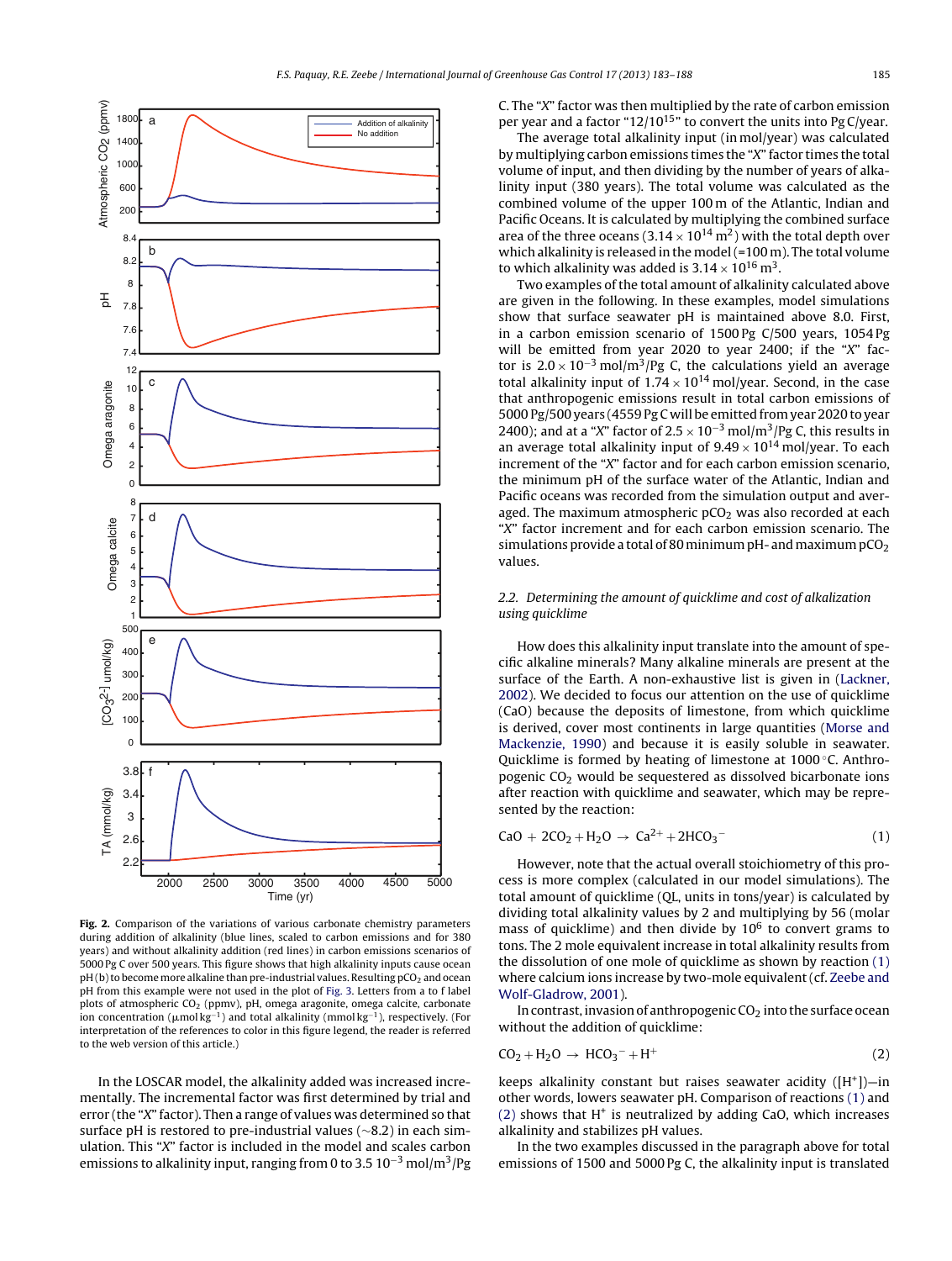<span id="page-3-0"></span>

**Fig. 3.** Maximum concentration of atmospheric CO<sub>2</sub> (ppmv) and subsequent increase in global temperature (°C) (black lines) (using a climate sensitivity of 3 ℃ per doubling of CO<sub>2</sub> ([IPCC,](#page-5-0) [2007\)](#page-5-0) and minimum seawater pH (white lines, average values of the surface of the Indian, Pacific and Atlantic oceans), as a function of total carbon emissions (bottom x-axis) (1 Pg C = 10<sup>15</sup>g C) and required average alkalinity input (mol/year) (left y-axis) in order to maintain seawater pH above a certain threshold. The right y-axis represents the associated costs using CaO for alkalinity supply. These costs are valid for year 2011 and do not take into account the years of inflation for 380 years. The top x-axis represents the allowed fossil fuel emissions if CaO is used in order to maintain seawater pH above 8.0. Unabated total carbon emissions is represented at total alkalinity = 0 mol/year. Simulations were performed using the LOSCAR model ([Zeebe,](#page-5-0) [2012\).](#page-5-0) Numbers 1–4 refer to different scenarios (see Text for an explanation).

into a quicklime input of  $4.88 \times 10^9$  tons/year (1500 Pg C) and  $2.66 \times 10^{10}$  tons/year (5000 Pg C), respectively.

In 2011, the worldwide production of quicklime was  $330 \times 10^6$  tons [\(USGS,](#page-5-0) [2012\).](#page-5-0) Based on the previous calculations, the current production of quicklime would need to be increased by a factor of 18 and 90 for emissions scenarios of 1500 and 5000 Pg C, respectively. Note that our cost estimates are only valid for year 2011. Moreover, we are underestimating the cost over longer term because they do not take into account the inflation rate, which is uncertain in the long run and depends on a variety of socio-economic and technological changes, which are difficult to predict at present-day.

In 2011, the average price of one ton of quicklime produced from limestone and ready to be shipped was approximately 100 US\$/ton ([USGS,](#page-5-0) [2012\).](#page-5-0) Additionally, the cost of transport, shipment and discharge into the ocean can be estimated by comparing to the average price in year 2011 of the use of a very large crude carrier (VLCC) (∼200,000 tons dead weight tonnage) for which the cost averages 56,000 US\$/day ([UNCTAD,](#page-5-0) [2012\).](#page-5-0) Estimating that it will take arbitrarily two weeks to discharge the quicklime, this averages 784,000\$ per VLCC, which gives ∼4 US\$/ton of quicklime for the shipment cost. This is valid if the extraction of limestone and subsequent transformation into quicklime is carried out in proximity to ports. Hence, we recognize that this cost is probably a minimum estimate because implementation charges for the operation are not taken into account. We estimate the cost of releasing one ton of quicklime in the ocean at ∼\$104US (2011 price standards). For example, in the extreme 5000 Pg C total emission scenario, the average cost is estimated as  $2.66 \times 10^{10}$  tons/year\*\$104 = \$2.8 trillion US/year. This large quicklime input allows seawater pH to be maintained above 8.0 but only decreases atmospheric  $pCO<sub>2</sub>$  from ∼1900 ppmv to 630 ppmv (Fig. 3). For total emissions of 1500 Pg C,  $4.88 \times 10^9$  tons/year of quicklime is required and the cost is estimated at \$0.5 trillion US/year to lower atmospheric  $pCO<sub>2</sub>$  from  $\sim$ 650 ppmv to  $\sim$ 470 ppmv.

To illustrate the level of increased shipping capacity required for the quicklime operation, we can estimate how much the actual deadweight tonnage would have to be increased to supply the alkalinity/CaO. As of 2012, the Review of Maritime Transport reported that the sum of deadweight tonnage of oil tankers, general cargo ships and bulk carriers sums up to  $1.24 \times 10^9$  tons ([UNCTAD,](#page-5-0) [2012\).](#page-5-0) As we have shown above, in a 1500 and 5000 Pg C scenario, the amount of required quicklime is  $4.88 \times 10^9$  and 2.66  $\times$ 10<sup>10</sup> tons/year, respectively. This means that all existing carriers would have to be called at a port between 4 and 21 times a year to receive and distribute its cargo of quicklime, in a 1500–5000 Pg C scenario, respectively.

#### 2.3. Determining the cost of one ton of  $CO<sub>2</sub>$  sequestered from alkalization/CaO

The cost of one ton of  $CO<sub>2</sub>$  sequestered from ocean alkalization/CaO can be directly compared to other mitigations options (Table 1). To estimate this cost, we use the following equation:

Cost (SUS)(1 ton CO<sub>2</sub>) = 
$$
\frac{K*(56/44)}{RCO_2}
$$
 (3)

where, "K" is the total cost of discharging one ton of quicklime into the ocean, which was estimated at about \$104US per ton of quicklime (see above);  $RCO<sub>2</sub>$  is the ratio of mole of  $CO<sub>2</sub>$  sequestered in

#### **Table 1**

Various carbon capture and storage options and comparison of the cost of 1 ton of CO<sub>2</sub> sequestered.

| Method                                                                      | \$US                                                | Reference                               |
|-----------------------------------------------------------------------------|-----------------------------------------------------|-----------------------------------------|
| Seawater/limestone CO <sub>2</sub><br>capture                               | 38                                                  | Rau (2011)                              |
| Capture at power plants                                                     | 75                                                  | <b>MITEI (2009)</b>                     |
| Increase alkalinity by<br>electrochemical splitting<br>of CaCO <sub>3</sub> | 100                                                 | Rau (2008)                              |
| Olivine dispersal (rivers<br>and ocean)                                     | 50                                                  | Köhler et al. (2010)                    |
| Air capture                                                                 | 100-1000                                            | Keith (2009) and House<br>et al. (2011) |
| Geological storage                                                          | $0.5 - 8$                                           | <b>IPCC (2007)</b>                      |
| Ocean alkalization                                                          | 103 (5000 Pg)<br>$C$ –144<br>$(1500 \,\text{Pg C})$ | This study                              |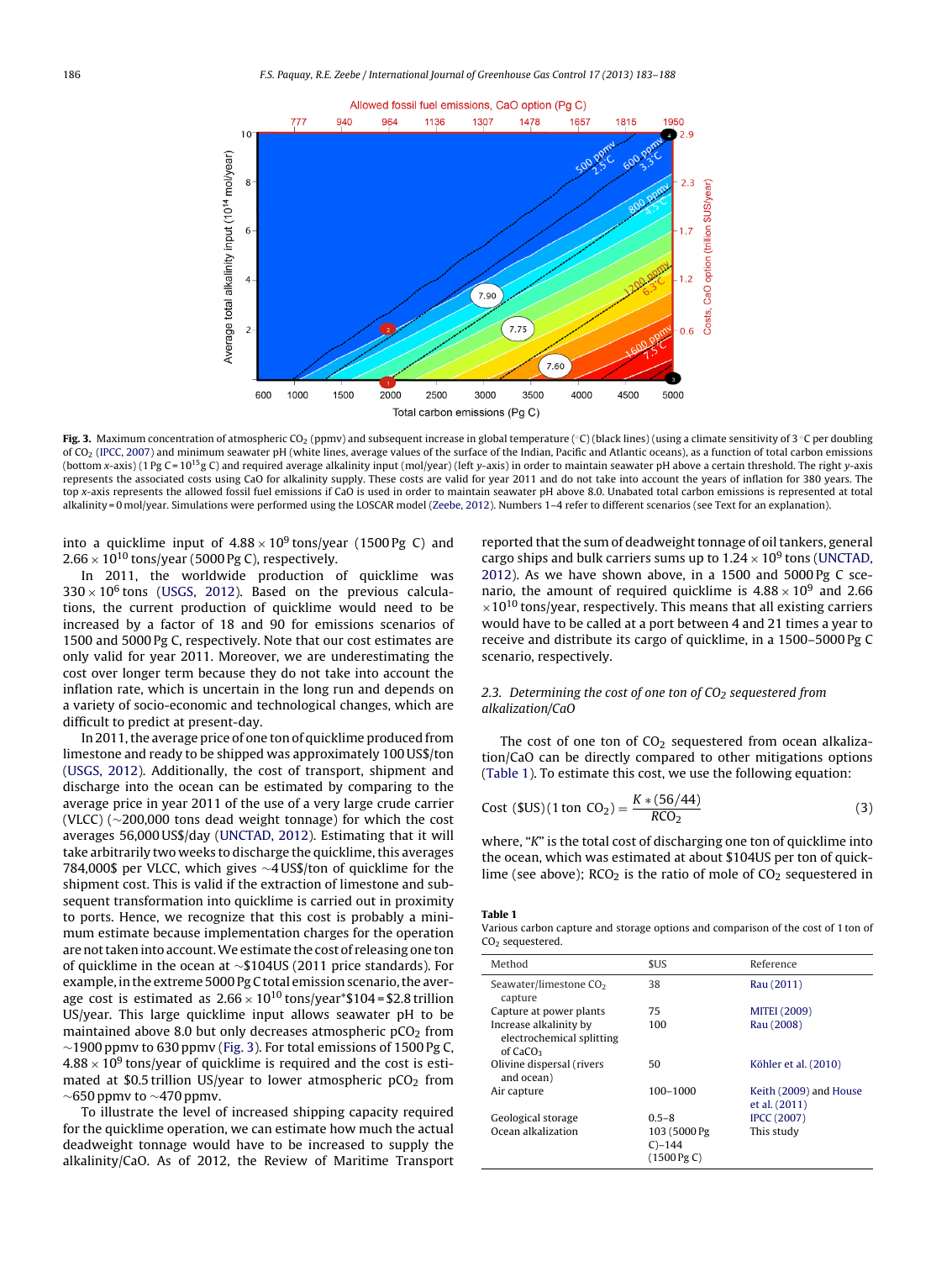<span id="page-4-0"></span>the ocean per mol of CaO added (see Supporting Information for detailed calculations); the factor "56/44" converts from mol of CaO to grams of  $CO<sub>2</sub>$ . The calculated RCO<sub>2</sub> varies from 0.81 to 1.28 for total emissions of 1000 to 5000 Pg C, respectively. Using the equations described in the supporting information, we calculate a range of costper tonofCO2 between∼103 US\$ for 5000 PgCand∼144 US\$ for 1500 Pg C emissions scenarios.

#### 2.4. Determining the quicklime penalties

Without carbon capture and storage facilities, the transformation of limestone into quicklime releases significant amounts of  $CO<sub>2</sub>$ to the atmosphere. To obtain minimum seawater pH and maximum atmospheric  $pCO<sub>2</sub>$  from our model simulations, we have used carbon emissions scenarios (from 600 to 5000 Pg C) that do not take into account the emissions related to this quicklime  $CO<sub>2</sub>$  input. It is therefore essential to estimate the amount of carbon emitted from the mining and transformation operations and from this number estimate the amount of allowed carbon emissions if the quicklime option is chosen [\(Fig.](#page-3-0) 3, see top  $x$ -axis). We have calculated the allowed carbon emissions that will maintain seawater pH above 8.0. This pH value of 8.0 was chosen because of the U.S. Environmental Protection Agency (EPA)'s statement in 1976 (still in effect in 2013) on the effects of pH variations on surface marine organisms ([EPA,](#page-5-0) [1976\).](#page-5-0) Before the Industrial Revolution, surface-ocean pH was globally ∼8.2 and has decreased by 0.1 pH units since the Industrial Revolution. The EPA stated that no more than a 0.2 pH units change outside of their normally occurring range should be tolerable by planktic marine organisms. A pH value of 8.0 units illustrates this EPA statement as quicklime is added to the oceans to stabilize pH at 8.0.

First, the carbon emissions related to the CaO option are calculated knowing the total alkalinity values, the number of moles of  $CO<sub>2</sub>$  (1.41) emitted during the quicklime operations (transformation and combustion of C from transport, mining operations, etc.) ([Kheshgi,](#page-5-0) [1995\).](#page-5-0) Secondly, the allowed carbon emissions are then calculated by subtracting the carbon emissions (CaO option) from the total carbon emissions [\(Fig.](#page-3-0) 3, top x-axis).

#### **3. Results and discussion**

The amount of alkalinity to be added to the world ocean required to significantly offset  $CO<sub>2</sub>$  emissions would be substantial. For example, without alkalization, total emissions of 2000 Pg C over the course of 500 years would cause seawater pH to drop to ∼7.78 and atmospheric  $pCO<sub>2</sub>$  to rise to 800 ppmv [\(Zeebe](#page-5-0) et [al.,](#page-5-0) [2008\)](#page-5-0) (circle 1, [Fig.](#page-3-0) 3). For this carbon emission scenario, model simulations show that the average total alkalinity input would have to be  $\sim$ 2 × 10<sup>14</sup> mol/year [\(Fig.](#page-3-0) 3) in order to maintain pH at 8.0 and limit the pCO<sub>2</sub> to increase to ~574 ppmv (circle 2, [Fig.](#page-3-0) 3). In another scenario in which emissions remain unabated until year 2400 with total carbon input of 5000 Pg C, model simulations show that surface ocean pH would decline to pH 7.45 and  $pCO<sub>2</sub>$  to increase to ∼1900 ppmv without alkalinity addition (circle 3, [Fig.](#page-3-0) 3). In order to maintain pH above 8.0, an average of  $\sim$ 10 × 10<sup>14</sup> moles of alkalinity per year would need to be added to the world oceans over 380 years. However, maximum atmospheric  $CO<sub>2</sub>$  levels would decrease from ∼1900 ppmv (unabated, circle 3, [Fig.](#page-3-0) 3) to ∼600 ppmv (circle 4, [Fig.](#page-3-0) 3). The reduction in atmospheric  $CO<sub>2</sub>$  resulting from the alkalinity input is substantial but not sufficient to limit the rise in global temperature to less than 3.3 ◦C if applying a temperature sensitivity of 3  $\circ$ C per doubling of CO<sub>2</sub>.

The use of quicklime produced without carbon capture and storage will drastically reduce the allowed carbon emissions from fossil fuel burning because emissions resulting from the transformation of limestone into quicklime are considerable as they release  $\sim$ 1.4 moles of CO<sub>2</sub> per mole of limestone [\(Kheshgi,](#page-5-0) [1995\).](#page-5-0) This figure includes ∼0.4 moles resulting from the burning of coal during the mining operations of limestone plus 1 mole as a result of the transformation of limestone into quicklime [\(Kheshgi,](#page-5-0) [1995\).](#page-5-0) When the calculated carbon emissions resulting from the CaO production are subtracted from total carbon emissions [\(Fig.](#page-3-0) 3, bottom x-axis) the amount of allowed fossil fuel emissions decreases significantly ([Fig.](#page-3-0) 3, top x-axis). As examples, for the 1500 and 5000 Pg C scenarios, only 940 and 1950 Pg C are allowed to be emitted, respectively in order to keep seawater pH above 8.0. Note that from the beginning of the Industrial Revolution from year 1750 to the present, cumulative carbon emissions are already ∼380 Pg C. Low-carbon technologies may increase the amount of allowed C emissions if the route of quicklime is ever taken. As shown at a small scale by [Licht](#page-5-0) et [al.](#page-5-0) [\(2012\),](#page-5-0) solar energy may be used to drive quicklime production without carbon dioxide emission.

Mining, transport and discharge of quicklime at the scale required to offset  $CO<sub>2</sub>$  emissions would also require substantial financial efforts. The total cost that encompasses transportation and oceanic dispersal is estimated at 104 US\$/ton of quicklime at 2011 price standards. Hence, at total emissions of 1500 and 5000 Pg C, the alkalization operation would cost on average ∼\$0.5 and ∼\$2.8 trillion US per year, respectively in order to maintain surface ocean pH above 8.0. These numbers are roughly 0.7% and 4.0% of the global Gross Domestic Product for Fiscal Year 2011 (\$69.97 trillion).

Other options to increase ocean alkalinity have been proposed such as removing electrochemically HCl from the ocean and subsequent neutralization of the acid with silicate rocks ([House](#page-5-0) et [al.,](#page-5-0) [2007\)](#page-5-0) or dispersing fine powdered olivine in tropical areas and in the oceans ([Köhler](#page-5-0) et [al.,](#page-5-0) [2010,](#page-5-0) [2013\).](#page-5-0) However, these options are also energy-intensive and a number of biogeochemical issues have been flagged ([Shepherd](#page-5-0) et [al.,](#page-5-0) [2009\).](#page-5-0) According to our estimates, the cost to sequester one ton of  $CO<sub>2</sub>$  using the CaO option is ∼\$144 and ∼\$103 US for total carbon emissions of 1500 and 5000 Pg C, respectively. However, as explained above, the allowed fossil fuel emissions are much less for the CaO option. The cost of ocean alkalization is comparable to the range of other mitigation options ([Table](#page-3-0) 1) and in the lower bound of CO<sub>2</sub> air capture ~\$100–1000 US/ton CO<sub>2</sub> [\(Keith,](#page-5-0) [2009;](#page-5-0) [House](#page-5-0) et [al.,](#page-5-0) [2011\).](#page-5-0)

#### **4. Conclusions**

We have examined the potential of ocean alkalization – adding alkalinity to the ocean continuously over 380 years – as a mitigation option for reducing the concentration of atmospheric  $CO<sub>2</sub>$  levels and to maintain ocean pH above a certain threshold, while still emitting carbon according to ten different scenarios. The amount of alkalinity required to stabilize ocean surface pH above 8.0 is large and ranges from  $2.0 \times 10^{14}$  to  $10 \times 10^{14}$  mol/year in a 1500 to 5000 Pg C emission scenario, respectively.

We also have estimated to first order the associated costs of alkalization using quicklime as the source of alkalinity and calculated it to range from one to several trillion US\$ per year, depending on which ocean pH and  $pCO<sub>2</sub>$  targets are chosen. The route of using quicklime as the source of alkalinity reduces considerably the allowed fossil fuel emissions if no carbon capture and storage exist at the processing facilities. Finally, there are many uncertainties associated with alkalization, including the financing, the response of marine organisms, and the logistic feasibility of such an endeavor.